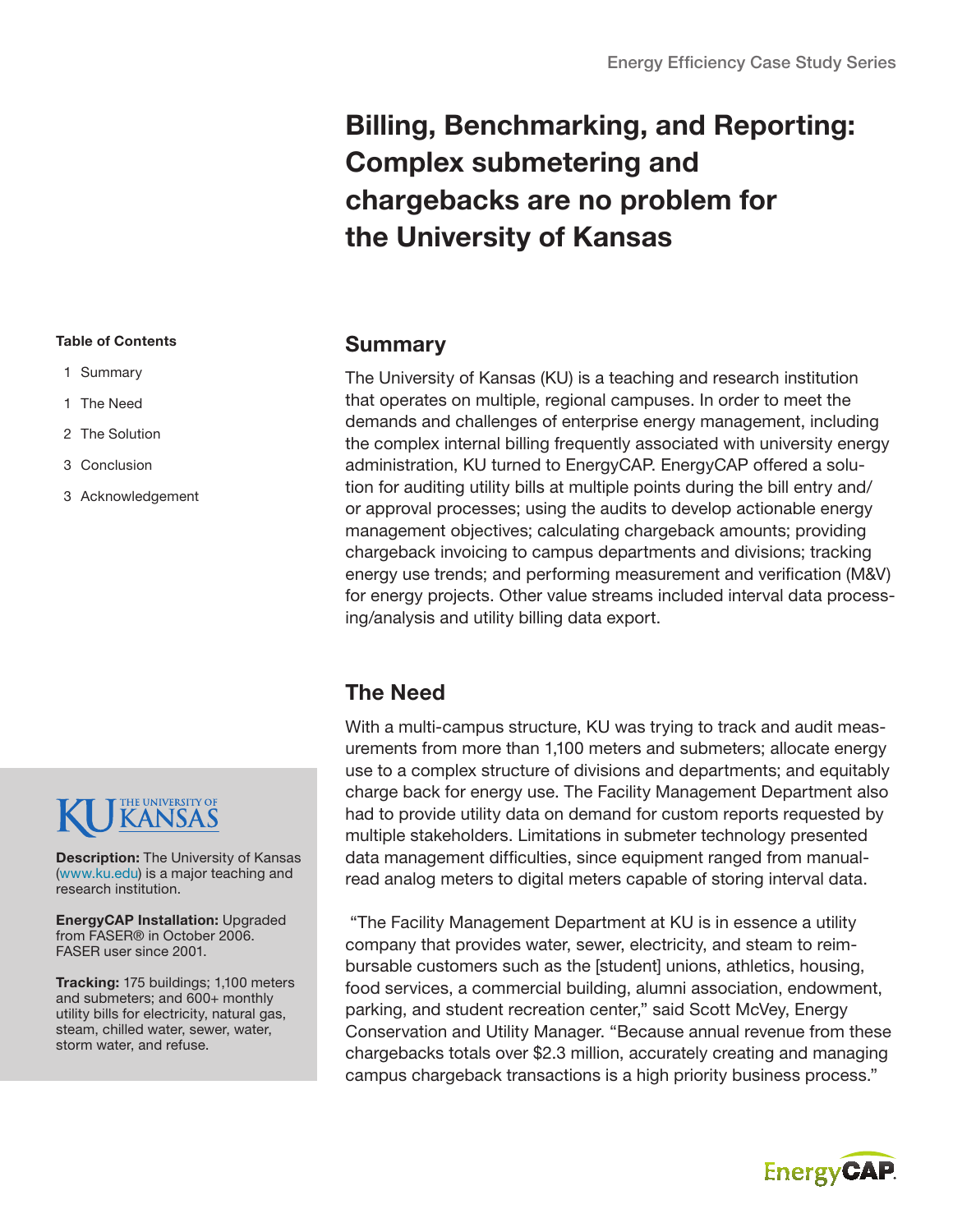

"Because annual revenue from chargebacks totals over \$2.3 million, accurately creating and managing campus chargeback transactions is a high priority

business process."

Scott McVey, KU Energy Conservation and Utility Manager



### The Solution

The University of Kansas discovered a utility bill tracking solution in EnergyCAP energy management software. EnergyCAP is now being used for facilities management at the Lawrence campus, the Edwards campus, and several other KU-owned buildings. Currently, energy accounting data from about 90 percent of the University's property portfolio is being managed in EnergyCAP.

Chargebacks. KU uses bill splits, calculated accounts, and virtual meter scripts to process chargeback accounts. The most common process is to obtain usage information from the University's extensive submeter system. Then, usage can be automatically multiplied by the campus main meter's current rate to calculate costs for chargeback accounts. Some situations are more complex and require scripts and/ or bill splits. EnergyCAP has a built-in Visual Basic scripting module to facilitate chargeback scenarios like those at KU. Meter readers read all campus meters each month, and the data is entered into the Energy-CAP database. Custom scripts then calculate the current cost of the various utilities to establish chargeback rates to billable buildings. The bills are actually generated by EnergyCAP and exported to the campus accounting system. From there, customers are invoiced for payment.

Audits. Scott McVey uses EnergyCAP's bill audits extensively, and has developed a monthly audit process that has proven to be effective in finding and correcting billing and data entry errors. As part of that process, McVey makes notes on audit results using EnergyCAP's Bill Message feature. The Bill Message report (BL20) provides a list of the bill messages which then become issues for investigation by building maintenance staff. "The audit process has allowed me to identify utility use irregularities in buildings that often end up being metering or building problems," said McVey. EnergyCAP's bill audits recently helped identify a plumbing leak in a building. Staff members were able to respond in a timely fashion to correct the costly issue.

Utility data export. The KU Facilities Management Department must often provide monthly utility billing data to stakeholders outside of the department, including university administrators and the campus budget office. The EnergyCAP Excel Bill Transfer Format report (BL23A) provides a quick and easy way to copy utility data in tabular format to Microsoft® Excel® for custom reporting on year-to-date expenditures. McVey uses a similar process to generate the annual utility report for the university. EnergyCAP's data export options have been valuable in preparing custom utility reports for a number of campus entities.

Trend analysis. McVey uses EnergyCAP PowerViews<sup>™</sup> (charts and graphs of utility billing data) to quickly identify and respond to anomalies in energy use and cost. PowerViews make it easy to spot increasing energy use, rate trends, and data entry errors.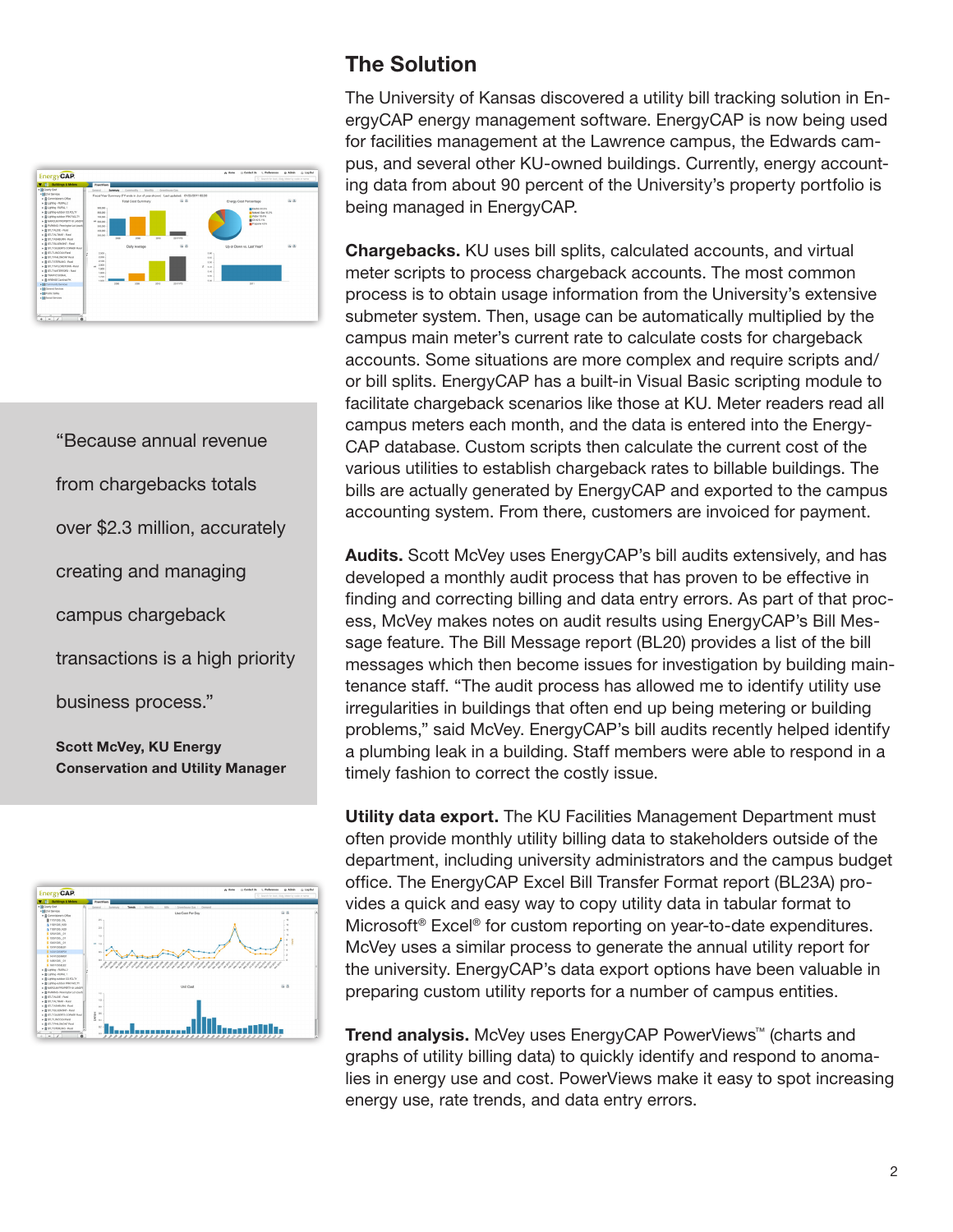"EnergyCAP's bill audit feature has recently helped us identify a plumbing leak in a building. We responded quickly and corrected the costly issue." Scott McVey, KU Energy

Conservation and Utility Manager

Interval data analysis—Recently, KU has begun tracking interval data from the high volume electric meters. Initially the primary campus meters will be tracked, in order to compile load profiles for analysis reference. The data will assist in determining energy use patterns and estimating excess electric service capacity when adding future loads.

Measurement and verification (M&V). In April 2008, KU began a major project applying insulation to steam piping, steam condensate piping, valves, and other steam accessories. This project included application of over 14,000 square feet of insulation to ½-inch to 18-inch piping located in building mechanical rooms, steam tunnels, and the power plant building.

EnergyCAP was used as a measurement and verification tool to verify performance results. EnergyCAP's powerful Cost Avoidance feature uses the whole-building methodology, a recognized measurement and verification protocol used by energy consultants for performance-based contracting.

"EnergyCAP was used to track gas use data at our central steam plant to compare pre- and post-insulation energy use," said McVey. "This data was exported and weather normalized. The difference in weathernormalized energy use was then compared to the results of energy savings calculations to confirm the results." It's estimated that the project is saving 180,000 therms, and \$100,000, annually.

### **Conclusion**

The energy management needs at the University of Kansas are diverse and challenging. EnergyCAP provided a comprehensive energy management tool set for completing many different tasks. In KU's case, primary value was derived from the software's ability to calculate and invoice complex chargeback transactions—what KU Energy Conservation and Utility Manager Scott McVey called "a high priority business process." In addition, the bill auditing features contributed to energy and facility management processes. EnergyCAP PowerViews made it easier for staff to track energy use trends, and the Cost Avoidance feature enabled measurement and verification for a large scale energy project.

### Acknowledgement

Thanks to Scott McVey, KU's Energy Conservation and Utility Manager, for his assistance in preparing this Case Study.